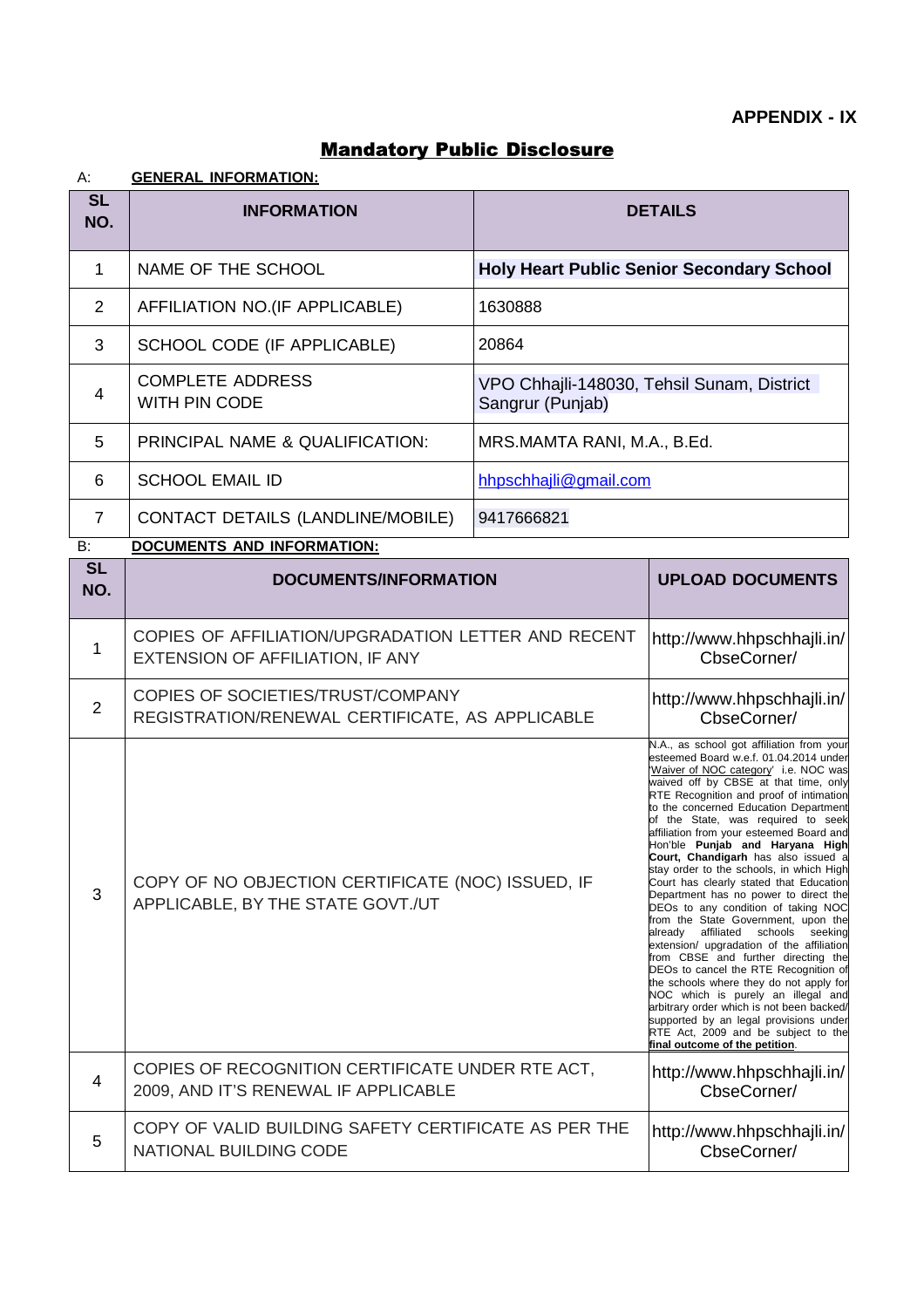| 6 | COPY OF VALID FIRE SAFETY CERTIFICATE ISSUED BY THE<br><b>COMPETENT AUTHORITY</b>                                                             | http://www.hhpschhajli.in/<br>CbseCorner/ |
|---|-----------------------------------------------------------------------------------------------------------------------------------------------|-------------------------------------------|
|   | COPY OF THE DEO CERTIFICATE SUBMITTED BY THE SCHOOL<br>FOR AFFILIATION/UPGRADATION/EXTENSION OF<br>AFFILIATIONOR SELF CERTIFICATION BY SCHOOL | http://www.hhpschhajli.in/<br>CbseCorner/ |
| 8 | COPIES OF VALID WATER, HEALTH AND SANITATION<br><b>CERTIFICATES</b>                                                                           | http://www.hhpschhajli.in/<br>CbseCorner/ |

**NOTE:** THE SCHOOLS NEEDS TO UPLOAD THE SELF ATTESTED COPIES OF ABOVE LISTED DOCUMETNS BY CHAIRMAN/MANAGER/SECRETARY & PRINCIPAL. IN CASE, IT IS NOTICED AT LATER STAGE THAT UPLOADED DOCUMENTS ARE NOT GENUINE THEN SCHOOL SHALL BE LIABLE FOR ACTION AS PER NORMS.

#### C: **RESULT AND ACADEMICS**:

| S.NO.         | <b>DOCUMENTS/INFORMATION</b>                                             | <b>UPLOAD</b><br><b>DOCUMENTS</b>         |
|---------------|--------------------------------------------------------------------------|-------------------------------------------|
|               | FEE STRUCTURE OF THE SCHOOL                                              | http://www.hhpschhajli.in<br>/CbseCorner/ |
| $\mathcal{P}$ | ANNUAL ACADEMIC CALANDER.                                                | http://www.hhpschhajli.in<br>/CbseCorner/ |
| 3             | LIST OF SCHOOL MANAGEMENT COMMITTEE (SMC)                                | http://www.hhpschhajli.in<br>/CbseCorner/ |
| 4             | LIST OF PARENTS TEACHERS ASSOCIATION (PTA) MEMBERS                       | http://www.hhpschhajli.in<br>/CbseCorner/ |
| 5             | LAST THREE-YEAR RESULT OF THE BOARD EXAMINATION AS<br>PER APPLICABLILITY | http://www.hhpschhajli.in<br>/CbseCorner/ |

### **RESULT CLASS: X**

| S.NO.          | <b>YEAR</b> | <b>NO. OF REGISTERED</b><br><b>STUDENTS</b> | <b>NO. OF STUDETNS</b><br><b>PASSED</b> | <b>PASS</b><br><b>PERCENTAGE</b> | <b>REMARKS</b> |
|----------------|-------------|---------------------------------------------|-----------------------------------------|----------------------------------|----------------|
|                | 2021        | 72                                          | 72                                      | 100%                             | Excellent      |
| $\mathfrak{D}$ | 2020        | 66                                          | 66                                      | 100%                             | Excellent      |
| 3              | 2019        | 53                                          | 53                                      | 100%                             | Excellent      |
| $\overline{4}$ | 2018        | 47                                          | 46                                      | 97.87%                           | Excellent      |

## **RESULT CLASS: XII**

| S.NO.         | <b>YEAR</b> | <b>NO. OF REGISTERED</b><br><b>STUDENTS</b> | <b>NO. OF STUDETNS</b><br><b>PASSED</b>   | <b>PASS</b><br><b>PERCENTAGE</b> | <b>REMARKS</b> |
|---------------|-------------|---------------------------------------------|-------------------------------------------|----------------------------------|----------------|
|               | 2021        | 60                                          | To be appeared in Final<br>Exams. in 2021 |                                  |                |
| $\mathcal{L}$ | 2020        | 63                                          | 63                                        | 100%                             | Excellent      |
| 3             | 2019        | 50                                          | 48                                        | 98.41%                           | Excellent      |
| 4             | 2018        | 63                                          | 62                                        | 98.41%                           | Excellent      |